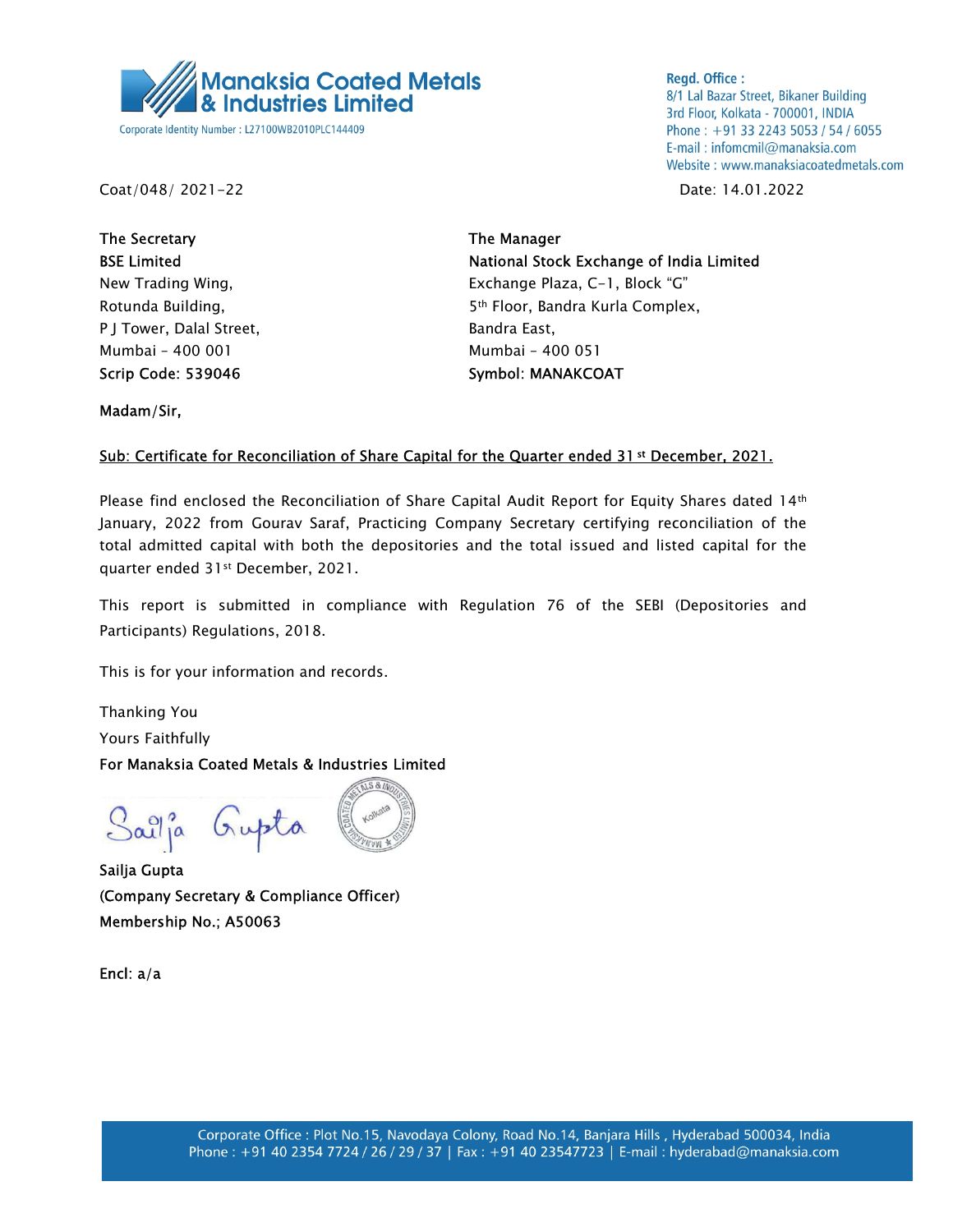

## GOURAV SARAF B.COM (HONS), ACS COMPANY SECRETARY IN WHOLETIME IN PRACTICE IF/3/1, ASHWININAGAR ARUNODAY APARTMENT, 2ND FLOOR, KOLKATA – 700159 MOBILE NO. - 9038572700, EMAIL ID: acsgourav2016@gmail.com

|      |                                                       |                                                                                                        | CERTIFICATE OF RECONCILIATION OF SHARE CAPITAL AUDIT |           |                                                                                                |                                                   |                   |                |  |  |  |
|------|-------------------------------------------------------|--------------------------------------------------------------------------------------------------------|------------------------------------------------------|-----------|------------------------------------------------------------------------------------------------|---------------------------------------------------|-------------------|----------------|--|--|--|
| 1.   | <b>For Quarter Ended</b>                              |                                                                                                        |                                                      |           | December 31, 2021                                                                              |                                                   |                   |                |  |  |  |
| 2.   | <b>ISIN</b>                                           |                                                                                                        |                                                      |           | INE830Q01018                                                                                   |                                                   |                   |                |  |  |  |
| 3.   | <b>Face Value</b>                                     |                                                                                                        |                                                      |           | Re $1/-$ each                                                                                  |                                                   |                   |                |  |  |  |
| 4.   | Name of the Company                                   |                                                                                                        |                                                      |           | <b>MANAKSIA COATED METALS &amp; INDUSTRIES</b><br><b>LIMITED</b>                               |                                                   |                   |                |  |  |  |
|      |                                                       |                                                                                                        |                                                      |           |                                                                                                |                                                   |                   |                |  |  |  |
| 5.   | <b>Registered Office Address</b>                      |                                                                                                        |                                                      |           | 8/1, LAL BAZAR STREET,                                                                         |                                                   |                   |                |  |  |  |
|      |                                                       |                                                                                                        |                                                      |           |                                                                                                | BIKANER BUILDING, 3RD FLOOR,<br>KOLKATA-700001    |                   |                |  |  |  |
| 6.   | <b>Correspondence Address</b>                         |                                                                                                        |                                                      |           | -AS ABOVE-                                                                                     |                                                   |                   |                |  |  |  |
| 7.   | Telephone & Fax Nos.                                  |                                                                                                        |                                                      |           | Tel No. 033-2243 5053/54/6055                                                                  |                                                   |                   |                |  |  |  |
| 8.   | <b>Email Address</b>                                  |                                                                                                        |                                                      |           | sgupta@manaksia.com                                                                            |                                                   |                   |                |  |  |  |
| 9.   | Name of the Stock Exchanges where                     |                                                                                                        |                                                      |           | 1) BSE Limited (BSE)                                                                           |                                                   |                   |                |  |  |  |
|      | the company's securities are listed                   |                                                                                                        |                                                      |           | 2)                                                                                             | National Stock Exchange of India<br>Limited (NSE) |                   |                |  |  |  |
|      |                                                       |                                                                                                        |                                                      |           | <b>Number of shares</b>                                                                        |                                                   | % of Total Issued |                |  |  |  |
|      |                                                       |                                                                                                        |                                                      |           |                                                                                                |                                                   | Capital           |                |  |  |  |
| 10.1 | <b>Issued Capital</b>                                 |                                                                                                        |                                                      |           | 6,55,34,050                                                                                    |                                                   | 100%              |                |  |  |  |
| 11.  | Listed Capital (Exchange -wise)                       |                                                                                                        |                                                      |           | 6,55,34,050 (BSE)                                                                              |                                                   | 100%              |                |  |  |  |
|      | (as per company records)                              |                                                                                                        |                                                      |           | 6,55,34,050 (NSE)                                                                              |                                                   | 100%              |                |  |  |  |
| 12.  | Held in dematerialized form in CDSL                   |                                                                                                        |                                                      |           | 95,57,394                                                                                      |                                                   | 14.89%            |                |  |  |  |
| 13.  | Held in dematerialized form in NSDL                   |                                                                                                        |                                                      |           | 5, 57, 75, 589                                                                                 |                                                   | 85.11%            |                |  |  |  |
| 14.  | Physical                                              |                                                                                                        |                                                      |           | 1,067                                                                                          |                                                   | 0.00%             |                |  |  |  |
| 15.  | Total No. of shares $(12+13+14)$                      |                                                                                                        |                                                      |           | 6,55,34,050                                                                                    |                                                   | (As per RTA       |                |  |  |  |
|      |                                                       |                                                                                                        |                                                      |           |                                                                                                |                                                   | Certificate)      |                |  |  |  |
| 16.  | Reasons for difference if any, between                |                                                                                                        |                                                      |           | $-$                                                                                            |                                                   |                   |                |  |  |  |
|      | $(10 & 11)$ , $(10 & 15)$ , $(11 & 15)$               |                                                                                                        |                                                      |           |                                                                                                |                                                   |                   |                |  |  |  |
| 17.  | below:                                                | Certifying the details of changes in share capital during the quarter under consideration as per Table |                                                      |           |                                                                                                |                                                   |                   |                |  |  |  |
|      | No. of<br>Particulars                                 |                                                                                                        | Applied/Not                                          | Listed on | Whether                                                                                        | Whether                                           |                   | In-prin. Appr. |  |  |  |
|      | ***                                                   | shares                                                                                                 | Applied for                                          | Stock     | intimated to                                                                                   | intimated                                         |                   | Pending for SE |  |  |  |
|      |                                                       |                                                                                                        | listing                                              | Exchanges | CDSL                                                                                           | to NSDL                                           |                   | (Specify       |  |  |  |
|      |                                                       |                                                                                                        |                                                      | (Specify  |                                                                                                |                                                   |                   | Names)         |  |  |  |
|      |                                                       |                                                                                                        |                                                      | names)    |                                                                                                |                                                   |                   |                |  |  |  |
|      |                                                       | <b>NIL</b>                                                                                             |                                                      |           |                                                                                                |                                                   |                   |                |  |  |  |
|      | ***                                                   |                                                                                                        |                                                      |           | Right, Bonus, preferential Issue, ESOPs, Amalgamation, Conversion, Buyback, Capital Reduction, |                                                   |                   |                |  |  |  |
|      |                                                       | Forfeiture any other (to specify).                                                                     |                                                      |           |                                                                                                |                                                   |                   |                |  |  |  |
| 18   | Register of Members is updated (Yes / No)<br>Yes<br>t |                                                                                                        |                                                      |           |                                                                                                |                                                   |                   |                |  |  |  |
|      | If not, updated upto which date                       |                                                                                                        |                                                      |           | Not Applicable                                                                                 |                                                   |                   |                |  |  |  |